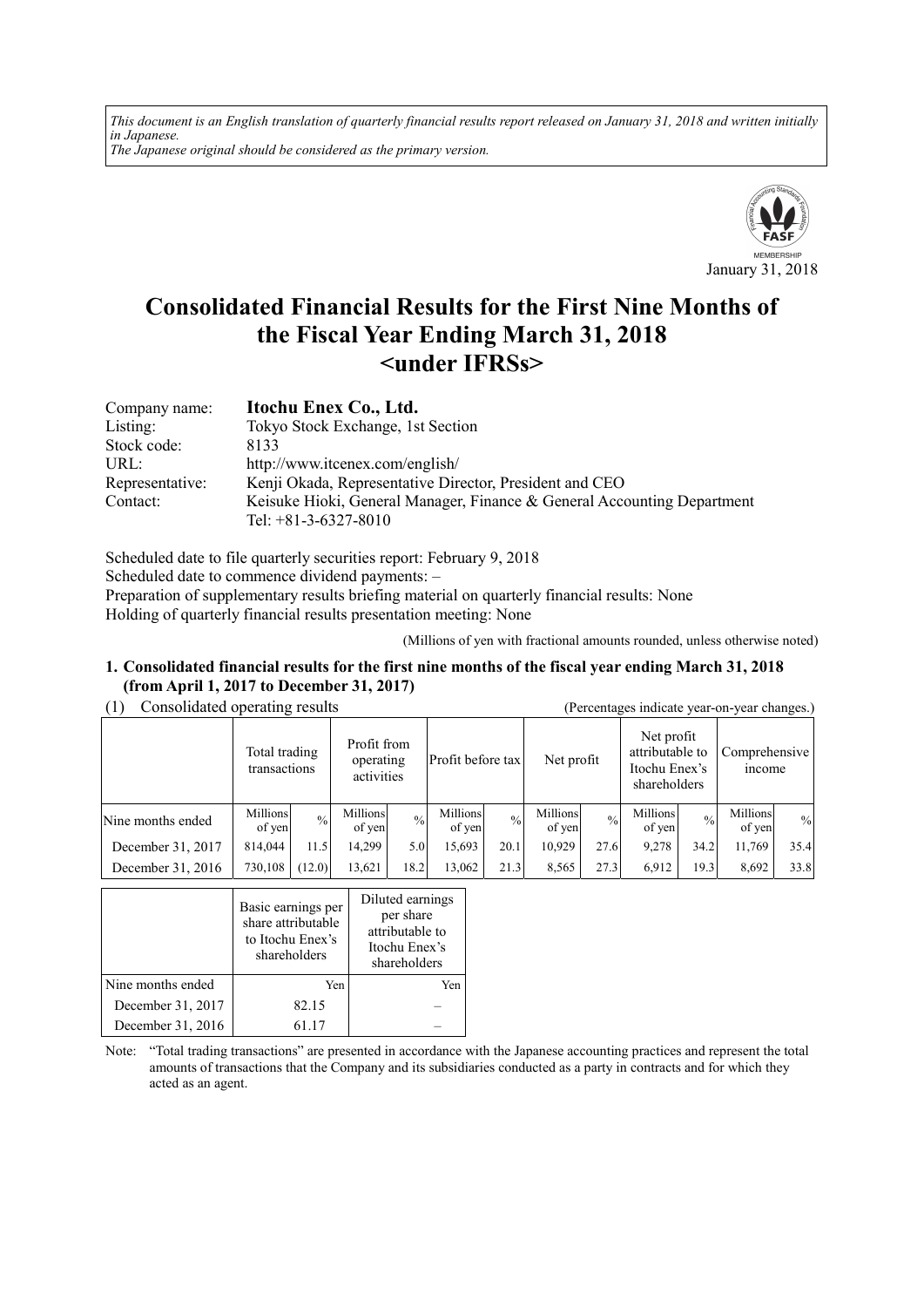# (2) Consolidated financial position

|                   | Total assets    | Total equity    | Total shareholders'<br>equity | Ratio of shareholders'<br>equity to total assets |
|-------------------|-----------------|-----------------|-------------------------------|--------------------------------------------------|
| As of             | Millions of yen | Millions of yen | Millions of yen               | $\%$                                             |
| December 31, 2017 | 375,531         | 134,987         | 114,800                       | 30.6                                             |
| March 31, 2017    | 344,603         | 127,477         | 108,511                       | 31.5                                             |

# **2. Cash dividends**

|                                                    |                          | Annual cash dividends per share |                          |                 |       |  |  |  |
|----------------------------------------------------|--------------------------|---------------------------------|--------------------------|-----------------|-------|--|--|--|
|                                                    | First quarter-end        | Second quarter-<br>end          | Third quarter-end        | Fiscal year-end | Total |  |  |  |
| Fiscal year ended                                  | Yen                      | Yen                             | Yen                      | Yen             | Yen   |  |  |  |
| March 31, 2017                                     | $\overline{\phantom{0}}$ | 13.50                           | $\overline{\phantom{0}}$ | 18.50           | 32.00 |  |  |  |
| Fiscal year ending<br>March 31, 2018               | -                        | 16.00                           |                          |                 |       |  |  |  |
| Fiscal year ending<br>March 31, 2018<br>(Forecast) |                          |                                 |                          | 16.00           | 32.00 |  |  |  |

Note: Revisions to the forecasts of cash dividends most recently announced: None

# **3. Consolidated earnings forecasts for the fiscal year ending March 31, 2018 (from April 1, 2017 to March 31, 2018)**

| $11 \text{ cm}$ $1 \text{ s}$ $1 \text{ m}$ $1 \text{ s}$ $2 \text{ cm}$ to march 91, 2010) |                               |      |                                     | (Percentages indicate year-on-year changes.) |                   |       |                                                                               |               |                                                              |
|---------------------------------------------------------------------------------------------|-------------------------------|------|-------------------------------------|----------------------------------------------|-------------------|-------|-------------------------------------------------------------------------------|---------------|--------------------------------------------------------------|
|                                                                                             | Total trading<br>transactions |      | Profit from operating<br>activities |                                              | Profit before tax |       | Net profit<br>attributable to Itochu attributable to<br>Enex's shareholders I |               | Basic earnings<br>per share<br>Itochu Enex's<br>shareholders |
|                                                                                             | Millions of yen               |      | % Millions of yen                   |                                              | % Millions of yen |       | % Millions of yen                                                             | $\frac{0}{0}$ | Yen                                                          |
| Fiscal year ending<br>March 31, 2018                                                        | 1,150,000                     | 11.8 | 16,500                              | (16.2)                                       | 17,800            | (8.0) | 10,400                                                                        | (0.0)         | 92.05                                                        |

Note: Revisions to the consolidated earnings forecasts most recently announced: None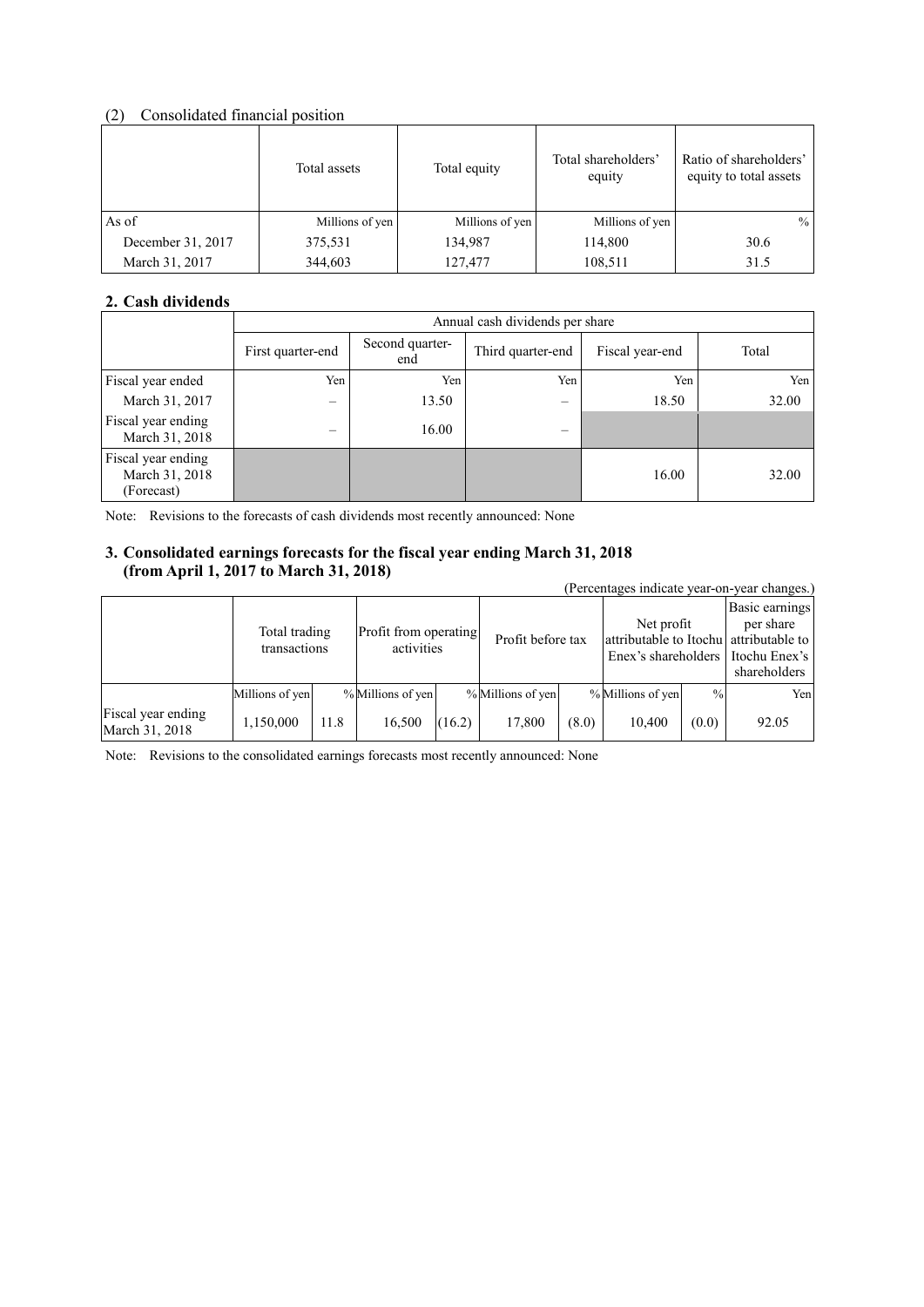**\* Notes** 

- (1) Changes in significant subsidiaries during the period (changes in specified subsidiaries resulting in the change in scope of consolidation): None
- (2) Changes in accounting policies and changes in accounting estimates
	- a. Changes in accounting policies required by IFRSs: None
	- b. Changes in accounting policies other than the above: None
	- c. Changes in accounting estimates: None
- (3) Number of issued shares (common stock)
	- a. Total number of issued shares at end of period (including treasury stock)

| As of December 31, 2017 | 116,881,106 shares |
|-------------------------|--------------------|
| As of March $31, 2017$  | 116,881,106 shares |

#### b. Number of treasury stock at end of period

| As of December 31, 2017 | 4,001,968 shares |
|-------------------------|------------------|
| As of March $31, 2017$  | 3,892,374 shares |

c. Average number of outstanding shares during period (cumulative from the beginning of the fiscal year)

| For the nine months ended December 31, 2017 | 112,933,910 shares |
|---------------------------------------------|--------------------|
| For the nine months ended December 31, 2016 | 112,989,108 shares |

\* Quarterly financial results reports are not required to be subjected to quarterly reviews.

\* Proper use of earnings forecasts, and other special notes

The forecasts and other forward-looking statements in this report are based on information currently available to the Company and on certain assumptions deemed to be reasonable by the Company. Actual business and other results may significantly differ from these forecasts due to various factors.

Please refer to ―1. Qualitative Information Regarding Results for the First Nine Months, (3) Explanation of Consolidated Earnings Forecasts and Other Forward-Looking Statements on page 5 of the attached materials for the suppositions that form the assumptions for earnings forecasts and cautions concerning the use thereof.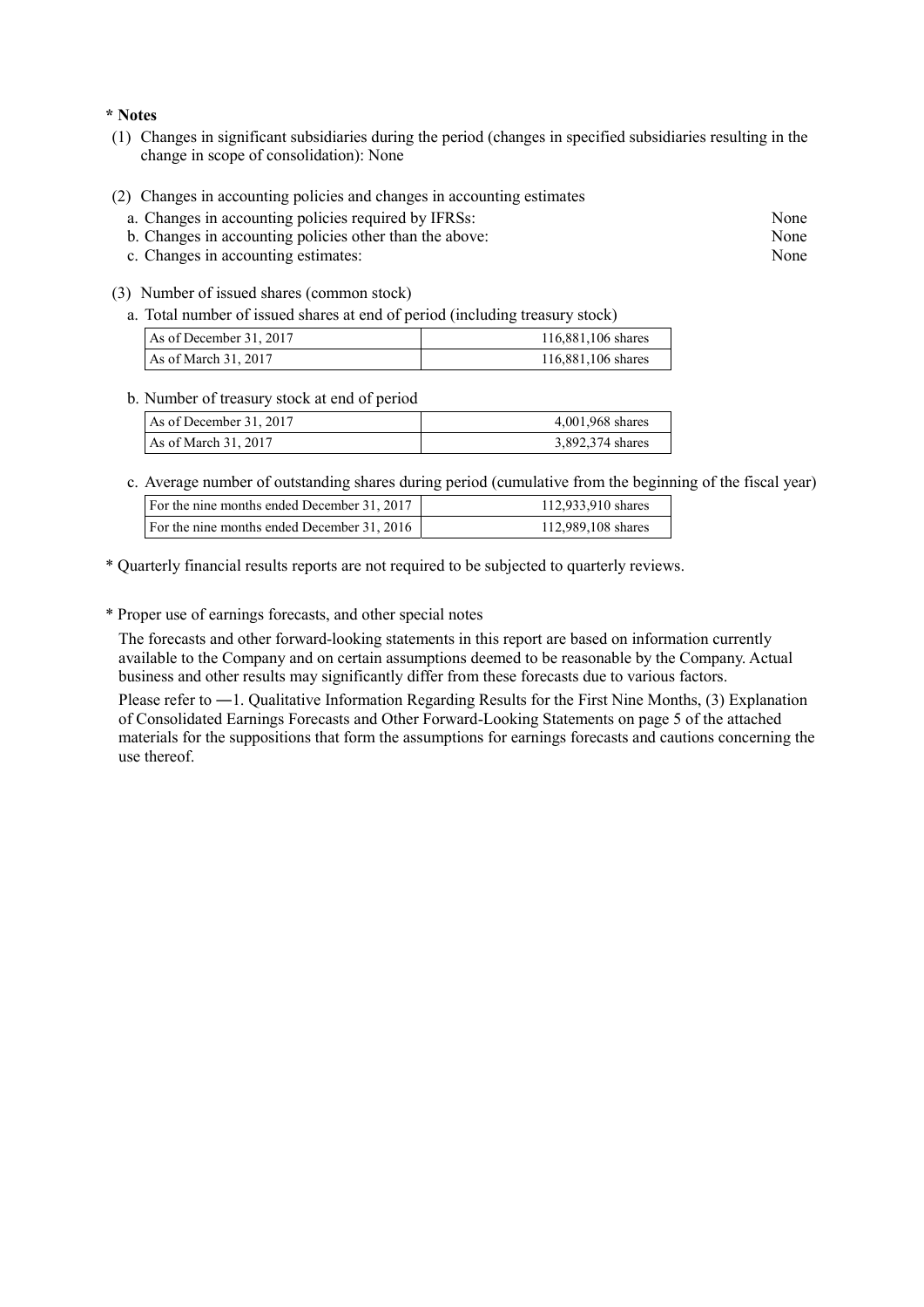**Contents of Attached Materials** 

| (3) Explanation of Consolidated Earnings Forecasts and Other Forward-Looking Statements  5   |  |
|----------------------------------------------------------------------------------------------|--|
| 2. Condensed Quarterly Consolidated Financial Statements and Significant Notes Thereto  6    |  |
|                                                                                              |  |
|                                                                                              |  |
|                                                                                              |  |
|                                                                                              |  |
| (5) Notes on Uncertainties of Entity's Ability to Continue as Going Concern                  |  |
|                                                                                              |  |
| (7) Reorganization and Integration of the Liquefied Petroleum Gas (LPG) Wholesale and Retail |  |
|                                                                                              |  |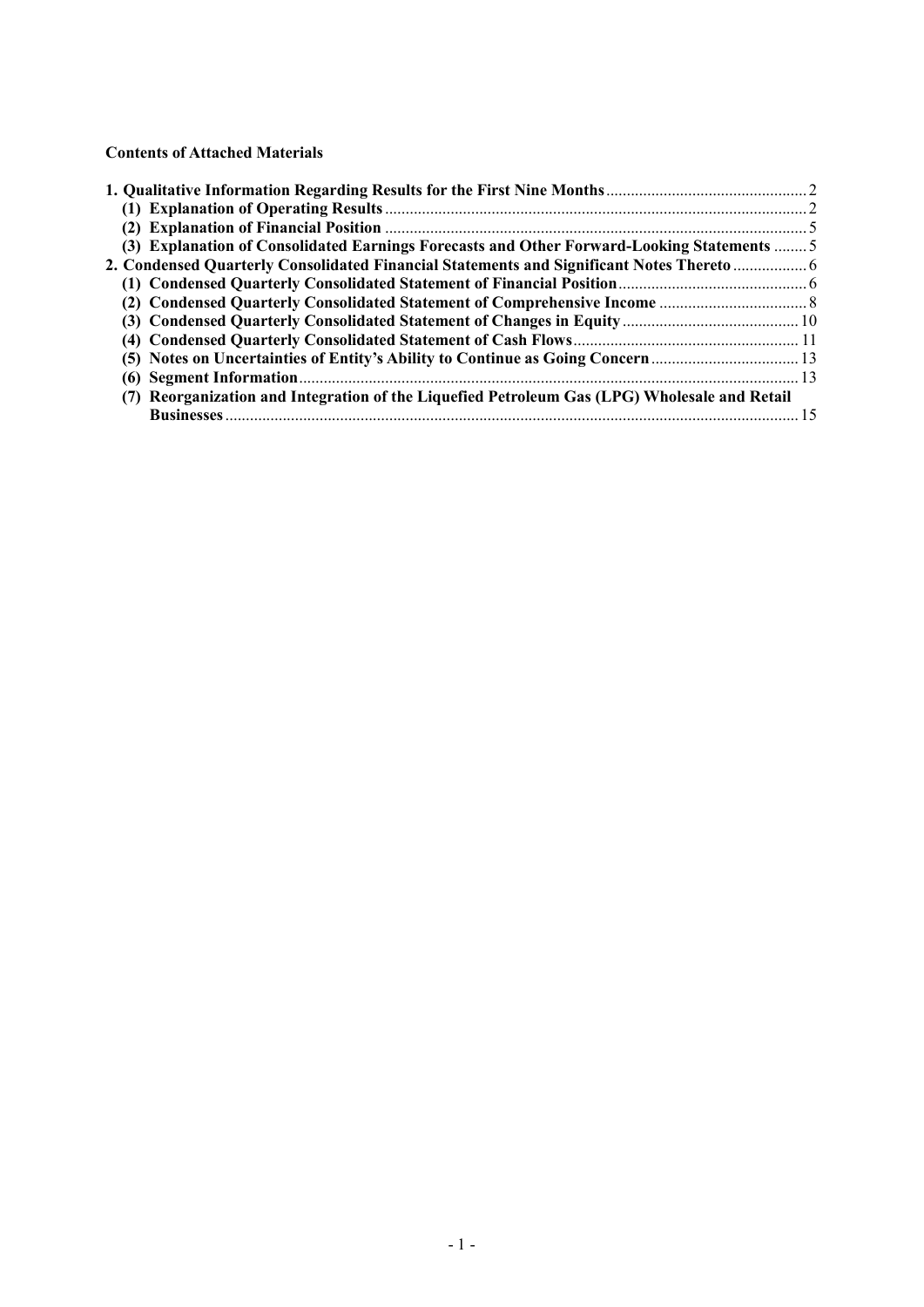# **1. Qualitative Information Regarding Results for the First Nine Months**

# **(1) Explanation of Operating Results**

# 1) Results of operations

During the nine months ended December 31, 2017, the Japanese economy maintained its moderate trend of recovery, supported by improvements in corporate earnings and the employment environment, etc. However, the outlook for the global economy remained uncertain due to factors such as increasing geopolitical risks in the Far East and economic trends in China and other emerging countries, etc.

In the petroleum distribution industry, the decline in demand continues and the outlook for crude oil prices remains uncertain.

In the electric power industry, the Power Producers and Suppliers (PPS) are gradually gaining market share, including the low voltage market, which was liberalized in the previous fiscal year. However, the outlook is still uncertain due to intensifying competition between business operators and issues surrounding the restart of nuclear power plants by major power companies, etc.

In this environment, the Itochu Enex Group announced its new two-year medium-term business plan "Moving 2018 Connecting to the future" in April 2017, and has been advancing its business based on the following basic policies:

 $\langle 1 \rangle$  "Connecting to future growth" — Reforming the revenue base —

(1) Optimizing resources

- (2) Improving profitability
- (3) Developing the customer base

 $\langle 2 \rangle$  "Connecting people and functions of the Group" — Reforming the organizational base —

- (1) Reinforcing organizational strength
- (2) Nurturing autonomous human resources
- (3) Promoting ENEX EARLY BIRD, a Plan to Transform Our Approach to Work

As part of those initiatives, we reorganized the Group's business divisions in April 2017. The Car-Life Division and the sale of industrial fuels and materials and other operations in the Energy Innovation Division were combined to form the Life Energy & Logistics Division, while the Energy Innovation Division was reorganized as the Industrial Energy & Logistics Division. Responding to an industry undergoing rationalization such as structural realignment in response to decreasing demand for petroleum, the Group established a structure, with a petroleum sales business integrated from the regional organization level, that provides everything including services, products, and materials to customers.

As a result of these activities, revenue was ¥544,109 million (up 10.6% year on year), profit from operating activities was ¥14,299 million (up 5.0% year on year), and net profit attributable to Itochu Enex's shareholders was ¥9,278 million (up 34.2% year on year).

2) Results of operations by segment

### **<Power & Gas Business Group>**

### **Home-Life Division**

In the Home-Life Division, we established ENEARC Co., Ltd. (ENEARC) in October 2017 through a joint investment with OSAKA GAS CO., LTD. (OSAKA GAS). Sales companies in the Itochu Enex Group and the OSAKA GAS Group were placed under the umbrella of the newly established company, and the Itochu Enex Group acquired shares in three Osaka Gas Group sales companies in Hokkaido and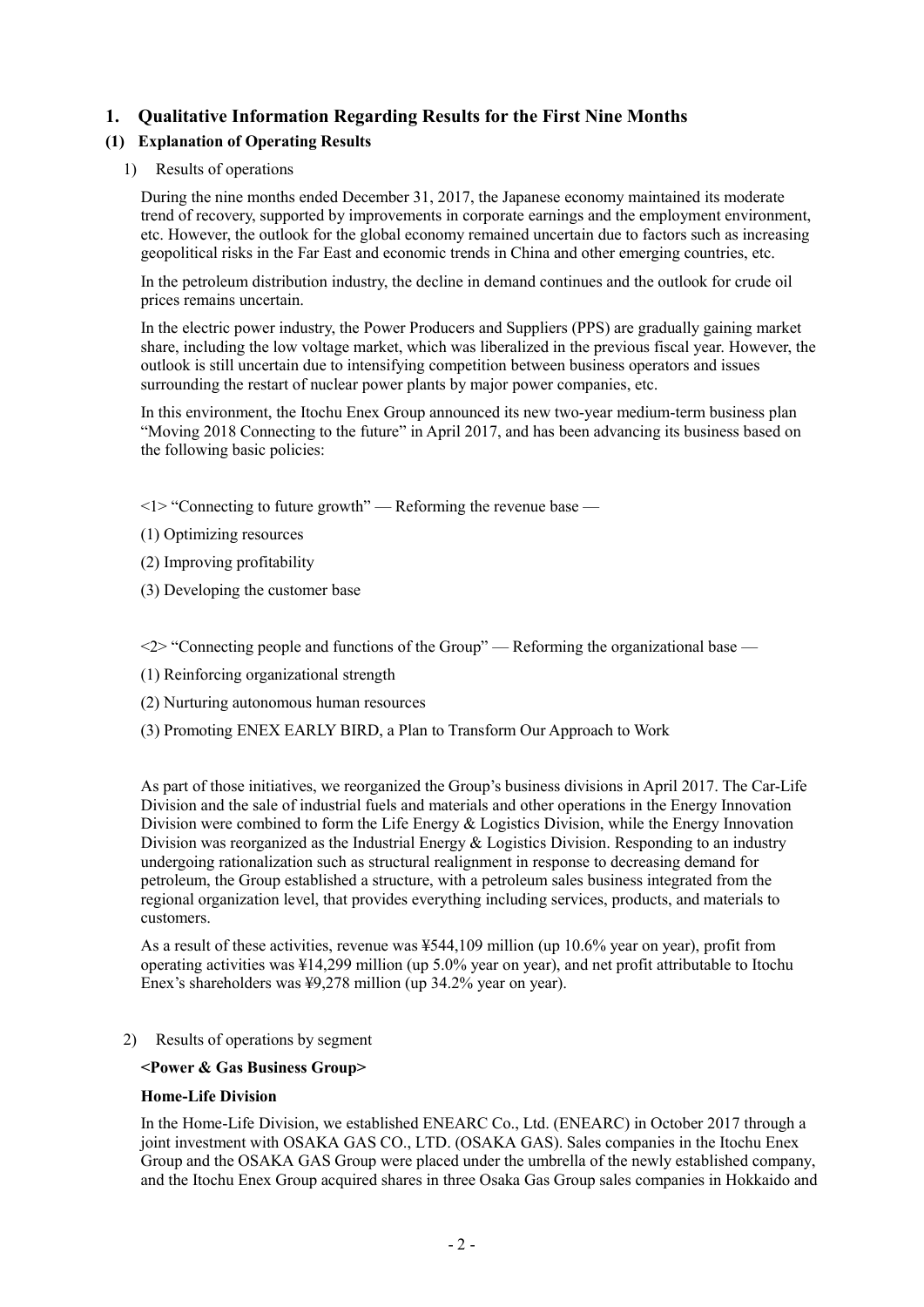two prefectures in Shikoku. As a result, the number of supply contracts increased from roughly 344,000 at the end of the second quarter to approximately 540,000 at the end of the third quarter.

With regards to profitability, profit from operating activities increased year on year, reflecting an improvement in profit margins due to an increase in LP gas import prices, as well as steady growth in the electricity sales business for households. The business focused on promoting sales of combined LP gas and electricity supply packages, which lifted the number of supply contracts by around 7,000 during the third quarter to approximately 49,000 contracts.

In overseas business, the customer base is growing strongly at our industrial gas sales business in Indonesia (PT. ITC ENEX INDONESIA) and at our LP gas sales business in the Philippines (Isla Petroleum & Gas Corporation). Going forward, we will continue to expand the overseas business by utilizing know-how nurtured in Japan.

As a result of these activities, revenue was ¥68,019 million (up 18.5% year on year), profit from operating activities was ¥1,638 million (up 6.9% year on year), and net profit attributable to Itochu Enex's shareholders was ¥2,275 million (up 444.8% year on year) due to the recognition of profits from the reorganization and integration with the Osaka Gas Group in the third quarter ended December 31, 2017.

### **Power & Utility Division**

In the Power & Utility Division, electricity sales volume and profits in the electricity sales field of the electric power business increased from the corresponding period of the previous fiscal year, led by the Company and Oji-Itochu Enex power retailing Co., Ltd., reflecting growth in electricity sales to business users and households, stronger capabilities in electricity supply and demand operations, and closer cooperation between electricity sales operations and electricity supply and demand operations. In this field, ENEX LIFE SERVICE CO., LTD. will lead efforts to form alliances with companies that have strong customer bases in local areas and companies in other sectors in order to promote investigation of new value proposals for households and small companies.

Meanwhile, in the power generation field, total power generation increased from the corresponding period of the previous fiscal year due to the start of operations at a new thermal power plant in October 2017, but a continued rise in the cost of raw materials led to a decline in profits. In this field, we aim to ensure stable electricity supplies and reduce environmental impact by enhancing our portfolio of power sources and investing in renewable energy power generation facilities.

In the heat supply business $*^1$ , demand for heat varied due to fluctuations in average temperatures during the first nine months of the fiscal year, but overall demand for heat increased year on year due to the impact of GINZA  $\text{SIX}^{*2}$ , to which supplies started in April 2017. In addition, the division continued to develop a comprehensive energy services business to satisfy the increasingly diverse needs of customers. Initiatives included the establishment of The Reliance Energy Okinawa, Incorporated in December 2017 as a joint venture between The Okinawa Electric Power Company, Incorporated and Tokyo Toshi Service CO., LTD. to provide heat supply and other energy services to the Okinawa area.

As a result of these activities, revenue was ¥51,880 million (up 18.6% year on year), profit from operating activities was ¥4,835 million (down 4.6% year on year), and net profit attributable to Itochu Enex's shareholders was ¥2,495 million (down 2.7% year on year).

- \*1 Heat supply business: The heat supply business supplies cold and hot water for air conditioning to multiple office buildings and other buildings from a heat source plant using pipes.
- \*2 GINZA SIX is a multipurpose commercial facility located in Ginza district, Chuo-ku, Tokyo. Group company Tokyo Toshi Service CO., LTD. provides district heating services to the facility.

#### **<Energy Innovation & Logistics Business Group>**

#### **Life Energy & Logistics Division**

In the Life Energy & Logistics Division, sales volume and profits both increased from the corresponding period of the previous fiscal year, despite an operating environment characterized by a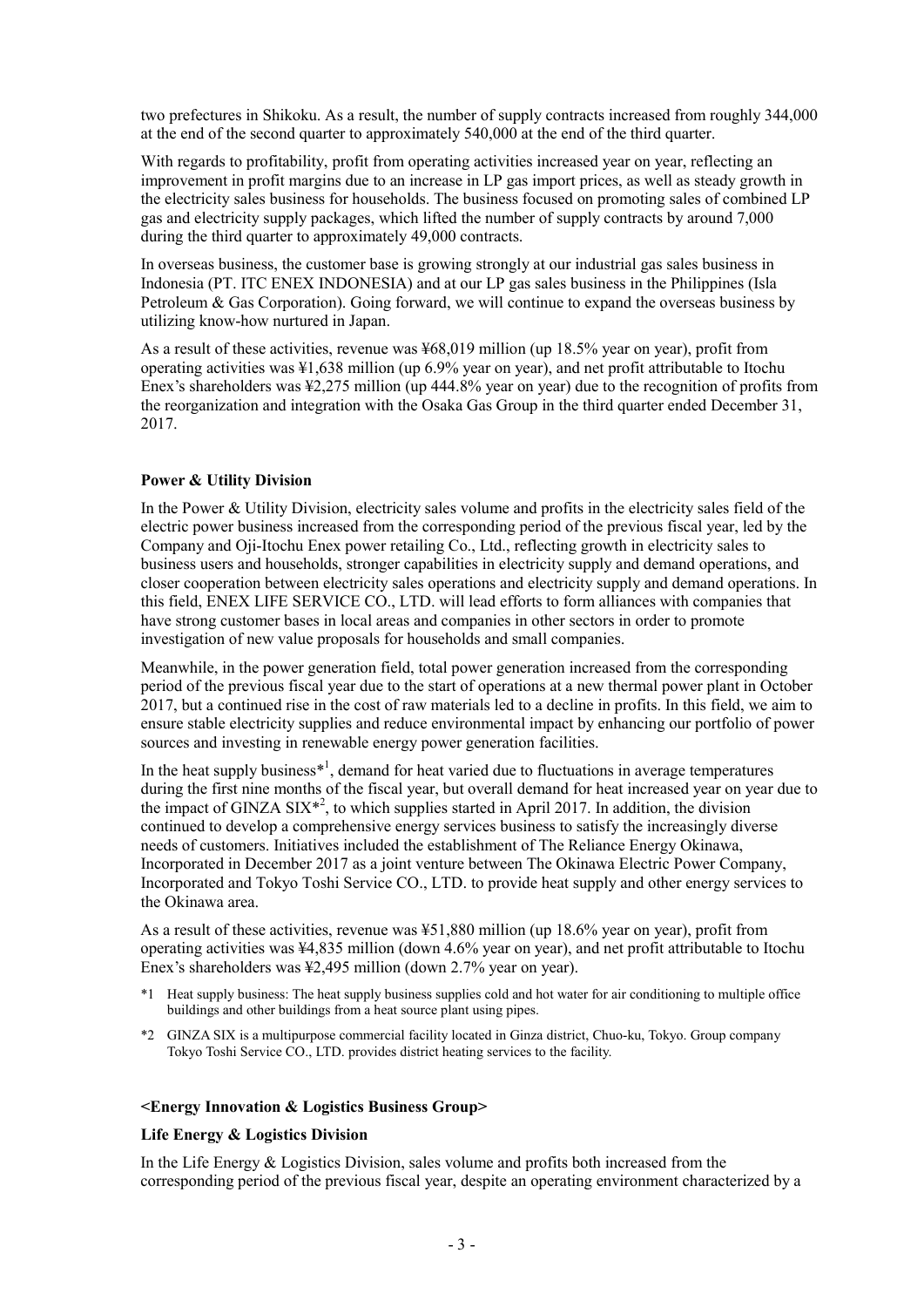continued decline in demand for fuel in the domestic market.

Effective from this fiscal year, the Car-Life Stations (CS)-related<sup>\*3</sup> business, industrial fuel business, AdBlue<sup>\*4</sup> business, business user electricity supply business and other operations were combined to form the Life Energy & Logistics Division, which provides comprehensive products and service solutions to satisfy the needs of local customers in each area.

In the Industrial Energy sales business, we promote proposals of new products such as sales of  $GTL^{*5}$ fuel, which is made using natural gas as a raw material, as well as conventional industrial fuels including kerosene, fuel oil, and LP gas.

In the AdBlue sales business, we are expanding sales channels such as exports to Singapore and sales for ships.

In the CS-related business, we continued to introduce our new POS system at affiliated CS sites and used a shared loyalty points system to exchange customers with companies in other sectors. The number of Car-Life Stations in the Itochu Enex Group as of December 31, 2017, was 1,845, marking a net decrease of 43 stations from the end of the previous fiscal year due to planned withdrawal of unprofitable stations.

In the automobile-related business, ENEXAUTO CO., LTD. started operating the Itsumo Rent-a-Car business under a new brand, Carlife Stadium car rentals in April 2017. We will improve the quality of vehicles and sales services for customers to expand the functions of the car rental network, while also working to attract more customers through web-based promotions and customer transfers from other companies.

At Nissan Osaka Sales Co., Ltd., unit sales in the third quarter declined sharply compared with the same period a year earlier due to the impact of improper conduct in final inspections for vehicles by Nissan Motor Co., Ltd., which came to light in September 2017. However, total unit sales in the first nine months of the fiscal year increased year on year due to strong sales in the first six months of the fiscal year.

As a result of these activities, revenue were ¥360,304 million (up 4.6% year on year), profit from operating activities was ¥5,882 million (up 28.5% year on year), and net profit attributable to Itochu Enex's shareholders was ¥3,227 million (up 40.3% year on year).

- \*3 Car-Life Stations: Car-Life Stations are service stations offering multiple services provided by the Company.
- \*4 AdBlue is a high-grade urea solution used in SCR systems, which detoxifies nitrogen compounds (NOx) contained in exhaust gases of diesel vehicles.
- \*5 GTL is the acronym of Gas to Liquid technology, which is used to convert natural gas to gasoline, kerosene, diesel and other fuels. GTL is a method of producing environmentally friendly fuel that contains almost no sulfur, metals, etc.

#### **Industrial Energy & Logistics Division**

The Industrial Energy & Logistics Division was formed as a new division in this fiscal year as a result of a structural reorganization of the Energy Innovation Division and the Car Life Division. The division is focused on four main businesses: the asphalt sales business, marine fuel sales business, petroleum product trading business and the tank terminal business. Leveraging the highly specialist skills of all its businesses, the division is developing advanced, optimized supply chains in each business and using diverse networks to expand trading volume in order to build a stable earnings base.

As part of those initiatives, in the marine fuel sales business, we deployed a new fuel supply ship at Oita Port in November 2017, giving the business a nationwide fleet of eight supply ships.

In addition, we will also focus on building the environmental and recycling-related business as a new business base. In the fly ash business\*6 , which recycles and sells coal ash discharged from the Company's thermal power plants, KANOU FA CO., LTD. started full-scale operations in November 2017. In addition, the slop and oil recycling business, which recycles and sells waste oil recovered from ships, is building up its track record and steadily working to commercialize its operations. The division will also actively develop and explore other new initiatives and investment projects.

As a result of these activities, revenue were ¥63,906 million (up 38.4% year on year), profit from operating activities was ¥934 million (down 41.9% year on year), and net profit attributable to Itochu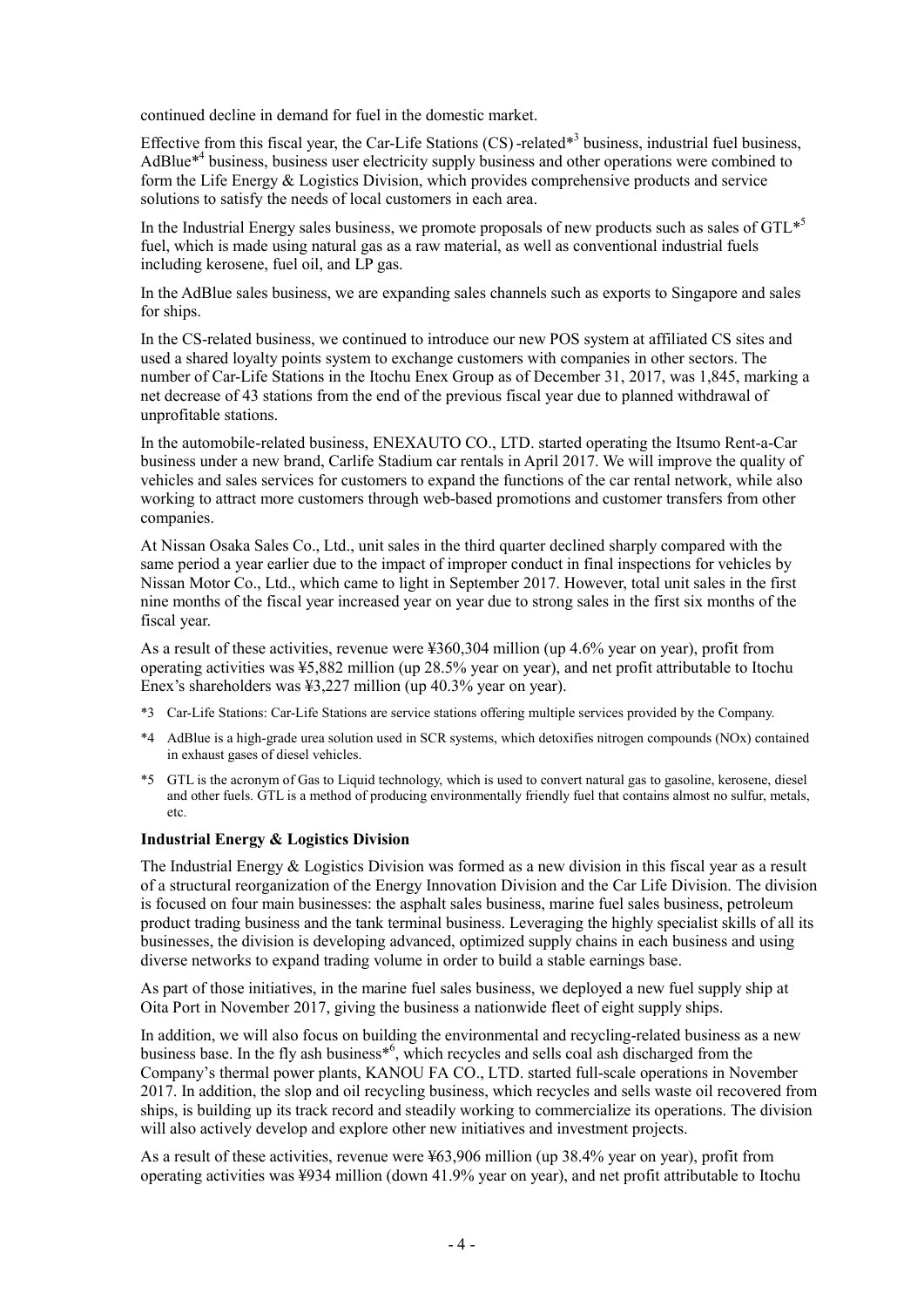Enex's shareholders was ¥659 million (down 42.9% year on year).

\*6 Fly ash business: The fly ash business recovers and processes fly ash (a type of coal ash discharged from coal-fired thermal power plants). The processed fly ash is then reused as a roadbed material for asphalt road surfacing and other applications.

#### **(2) Explanation of Financial Position**

#### **Assets, liabilities and equity**

Total assets amounted to ¥375,531 million as of December 31, 2017, an increase of ¥30,928 million from March 31, 2017, mainly reflected an increase in trade receivables. Total liabilities amounted to \times\$240,544 million, an increase of ¥23,418 million from March 31, 2017, mainly due to an increase of trade payables. Total equity totaled ¥134,987 million, an increase of ¥7,510 million from March 31, 2017, due to factors including an increase from net profit attributable to Itochu Enex's shareholders and a decrease by payment of cash dividends, and the like.

#### **Cash flows**

Cash and cash equivalents (net cash) totaled ¥25,425 million as of December 31, 2017, up ¥2,698 million from March 31, 2017.

#### *Cash flows from operating activities*

Operating activities earned net cash of ¥19,176 million. Major items included profit before tax of ¥15,693 million, depreciation and amortization of ¥8,311 million and income taxes paid of ¥7,101 million.

#### *Cash flows from investing activities*

Investing activities used net cash of ¥9,506 million. Major items included payments for purchase of property, plant and equipment and investment property, etc. of ¥12,134 million, proceeds from sales of investments of ¥5,411 million, and expenditures due to an increase in deposits paid of ¥4,000 million.

#### *Cash flows from financing activities*

Financing activities used net cash of ¥6,967 million. Major items included expenditures due to a decrease in interest-bearing debt of ¥2,333 million and expenses as payment of cash dividends of ¥4,513 million.

#### **(3) Explanation of Consolidated Earnings Forecasts and Other Forward-Looking Statements**

Because operating performance could be affected by various factors, including crude oil prices, market conditions, changes in the weather, and the Japanese government's energy policy, we have not revised our full-year consolidated earnings forecasts announced on April 28, 2017.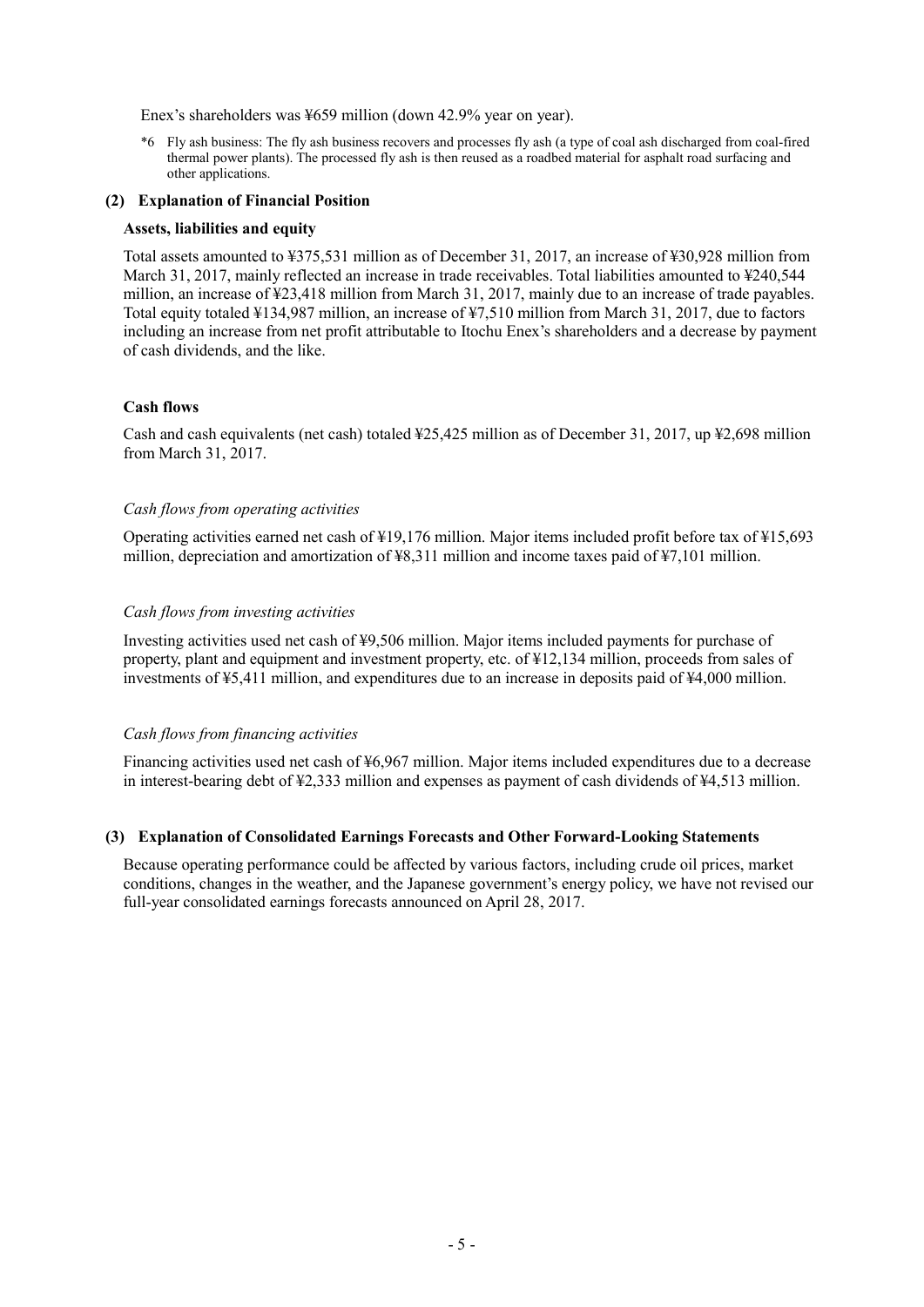# **2. Condensed Quarterly Consolidated Financial Statements and Significant Notes Thereto**

|                                                     |                | (Millions of yen) |
|-----------------------------------------------------|----------------|-------------------|
|                                                     | As of          | As of             |
|                                                     | March 31, 2017 | December 31, 2017 |
| <b>ASSETS</b>                                       |                |                   |
| Current assets                                      |                |                   |
| Cash and cash equivalents                           | 22,727         | 25,425            |
| Trade receivables                                   | 94,759         | 117,660           |
| Other current financial assets                      | 29,709         | 36,861            |
| Inventories                                         | 27,155         | 24,888            |
| Trade advances paid                                 | 1,900          | 1,376             |
| Other current assets                                | 1,877          | 4,590             |
| Total current assets                                | 178,127        | 210,800           |
| Non-current assets                                  |                |                   |
| Investments accounted for by the equity method      | 11,749         | 21,537            |
| Other investments                                   | 7,461          | 3,671             |
| Non-current financial assets other than investments | 10,803         | 11,201            |
| Property, plant and equipment                       | 87,588         | 85,631            |
| Investment property                                 | 11,986         | 10,368            |
| Goodwill                                            | 533            | 533               |
| Intangible assets                                   | 23,638         | 20,747            |
| Deferred tax assets                                 | 11,359         | 9,466             |
| Other non-current assets                            | 1,359          | 1,577             |
| Total non-current assets                            | 166,476        | 164,731           |
| Total assets                                        | 344,603        | 375,531           |

# **(1) Condensed Quarterly Consolidated Statement of Financial Position**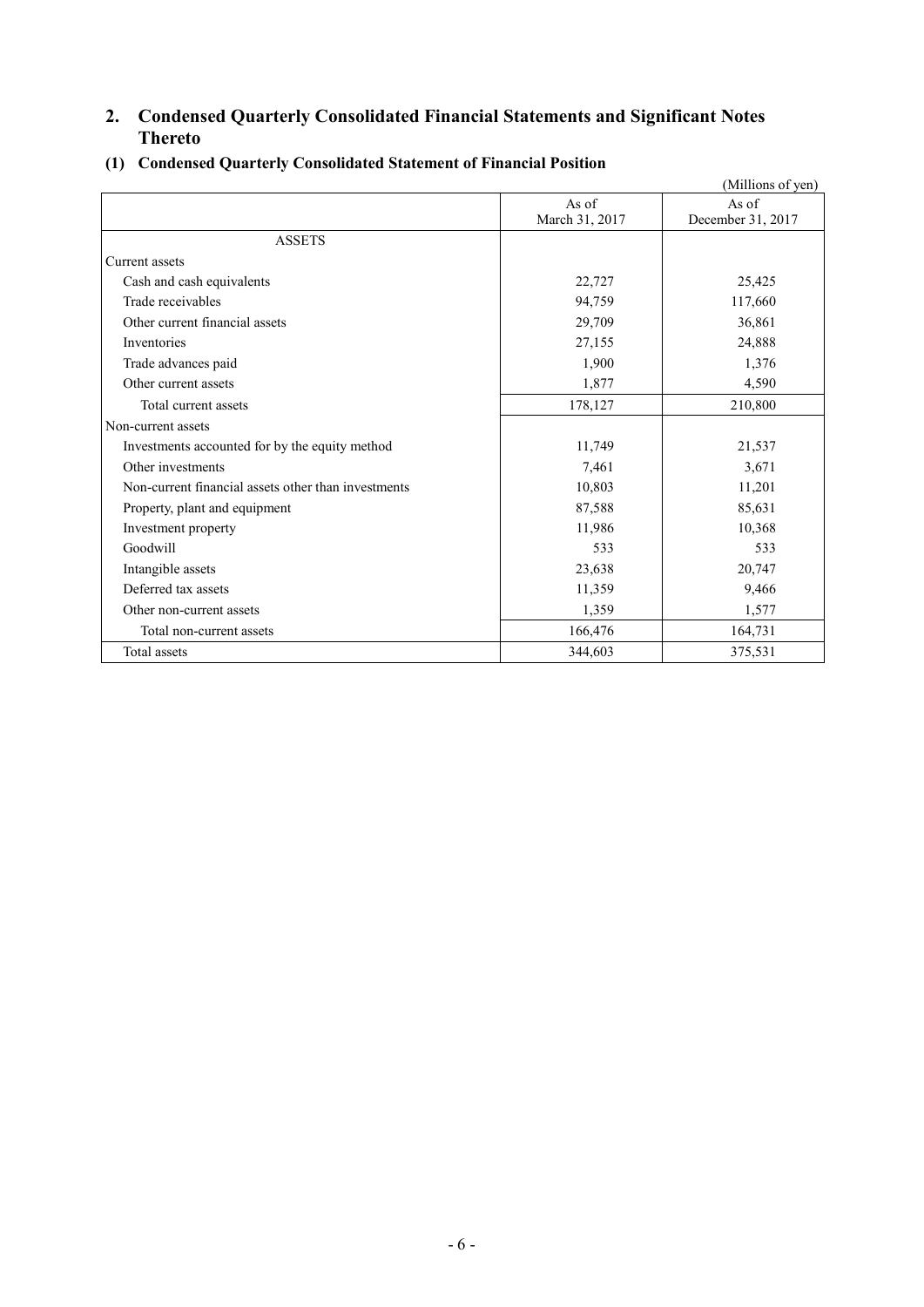|                                               |                | (Millions of yen) |
|-----------------------------------------------|----------------|-------------------|
|                                               | As of          | As of             |
|                                               | March 31, 2017 | December 31, 2017 |
| <b>LIABILITIES AND EQUITY</b>                 |                |                   |
| Current liabilities                           |                |                   |
| Short-term bonds and borrowings               | 9,318          | 10,484            |
| Trade payables                                | 101,902        | 133,662           |
| Other current financial liabilities           | 8,719          | 9,273             |
| Income taxes payable                          | 5,258          | 1,224             |
| Advances from customers                       | 6,460          | 5,834             |
| Other current liabilities                     | 12,094         | 8,919             |
| Total current liabilities                     | 143,751        | 169,396           |
| Non-current liabilities                       |                |                   |
| Non-current bonds and borrowings              | 31,702         | 30,890            |
| Other non-current financial liabilities       | 24,501         | 23,065            |
| Non-current liabilities for employee benefits | 9,761          | 10,017            |
| Deferred tax liabilities                      | 1,961          | 2,129             |
| Provisions                                    | 5,052          | 4,793             |
| Other non-current liabilities                 | 398            | 254               |
| Total non-current liabilities                 | 73,375         | 71,148            |
| <b>Total liabilities</b>                      | 217,126        | 240,544           |
| Equity                                        |                |                   |
| Common stock                                  | 19,878         | 19,878            |
| Capital surplus                               | 18,740         | 18,930            |
| Retained earnings                             | 73,300         | 78,569            |
| Other components of equity                    | (1,655)        | (704)             |
| Treasury stock                                | (1,752)        | (1, 873)          |
| Total shareholders' equity                    | 108,511        | 114,800           |
| Non-controlling interests                     | 18,966         | 20,187            |
| Total equity                                  | 127,477        | 134,987           |
| Total liabilities and equity                  | 344,603        | 375,531           |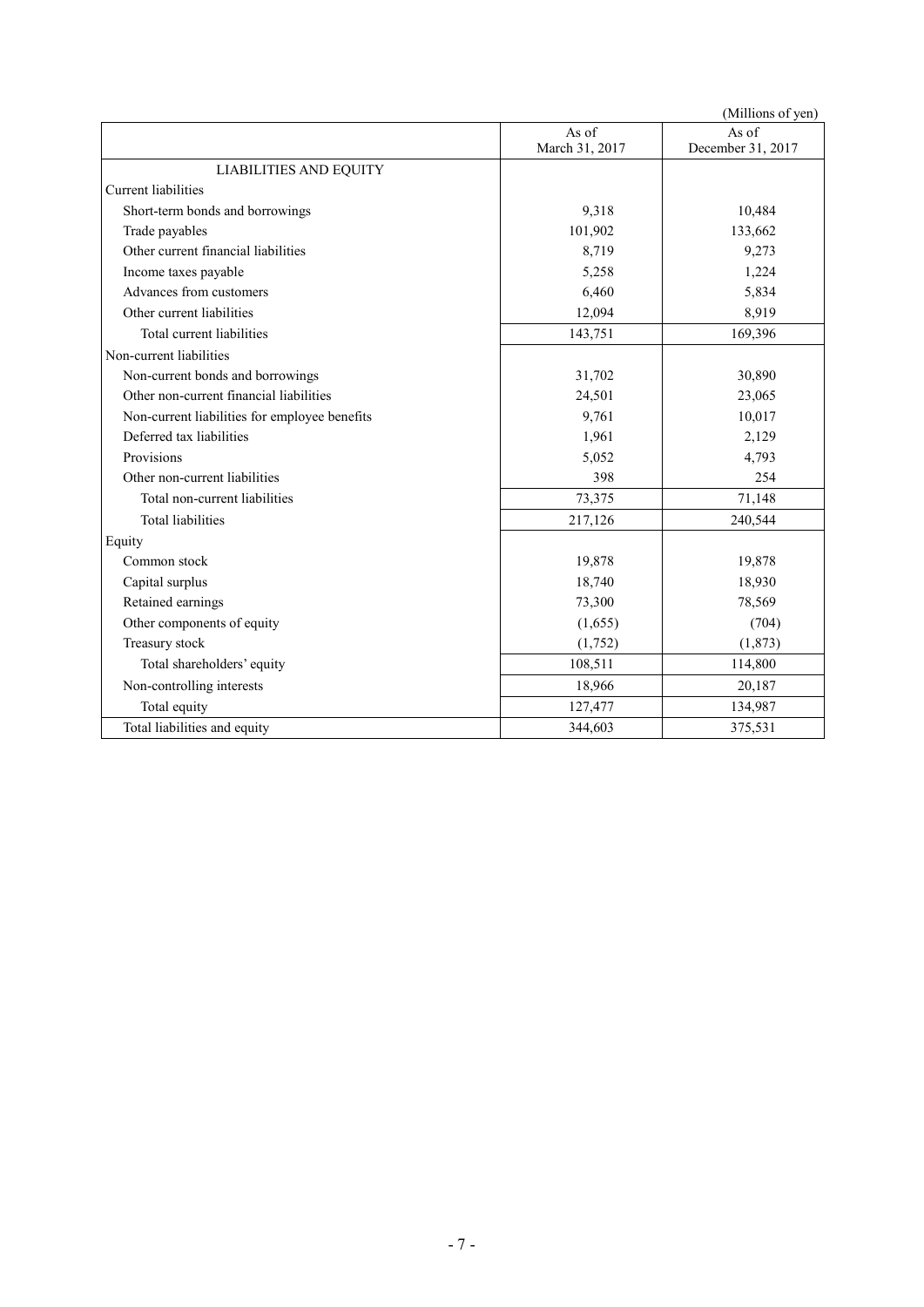# **(2) Condensed Quarterly Consolidated Statement of Comprehensive Income**

|                                                                 |                                        | (Millions of yen)                      |
|-----------------------------------------------------------------|----------------------------------------|----------------------------------------|
|                                                                 | Nine months ended<br>December 31, 2016 | Nine months ended<br>December 31, 2017 |
| Revenue                                                         | 491,905                                | 544,109                                |
| Cost of sales                                                   | (424,066)                              | (478.958)                              |
| Gross profit                                                    | 67,839                                 | 65,151                                 |
| Other expense                                                   |                                        |                                        |
| Selling, general and administrative expenses                    | (54, 122)                              | (51, 972)                              |
| Loss from tangible assets, intangible assets and goodwill       | (689)                                  | (20)                                   |
| Other – net                                                     | 593                                    | 1,140                                  |
| Total other expense                                             | (54,218)                               | (50, 852)                              |
| Profit from operating activities                                | 13,621                                 | 14,299                                 |
| Financial income and costs                                      |                                        |                                        |
| Interest income                                                 | 62                                     | 31                                     |
| Dividends received                                              | 243                                    | 293                                    |
| Interest expense                                                | (719)                                  | (688)                                  |
| Other financial income and costs – net                          | $\theta$                               | (166)                                  |
| Total financial income and costs                                | (414)                                  | (530)                                  |
| Share of loss of investments accounted for by the equity method | (145)                                  | (402)                                  |
| Gains on business reorganization and others                     |                                        | 2,326                                  |
| Profit before tax                                               | 13,062                                 | 15,693                                 |
| Income tax expense                                              | (4, 497)                               | (4,764)                                |
| Net profit                                                      | 8,565                                  | 10,929                                 |
| Net profit attributable to:                                     |                                        |                                        |
| Net profit attributable to Itochu Enex's shareholders           | 6,912                                  | 9,278                                  |
| Net profit attributable to non-controlling interests            | 1,653                                  | 1,651                                  |
| Total                                                           | 8,565                                  | 10,929                                 |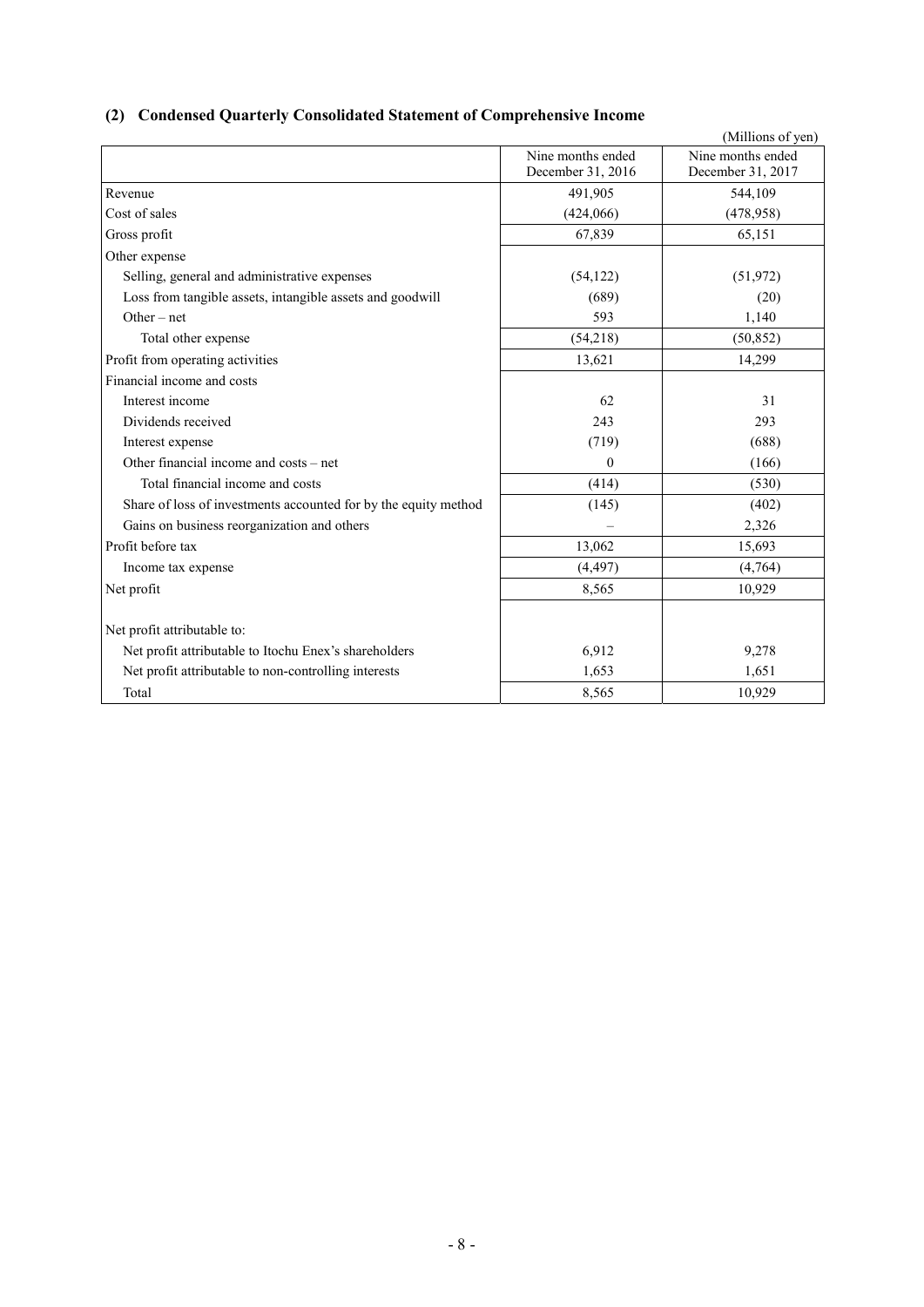|                                                                                                                |                                        | (Millions of yen)                      |
|----------------------------------------------------------------------------------------------------------------|----------------------------------------|----------------------------------------|
|                                                                                                                | Nine months ended<br>December 31, 2016 | Nine months ended<br>December 31, 2017 |
| Other comprehensive income (loss), net of tax effect                                                           |                                        |                                        |
| Items that will not be reclassified to profit or loss                                                          |                                        |                                        |
| <b>FVTOCI</b> financial assets                                                                                 | 71                                     | 1,121                                  |
| Other comprehensive income of investments accounted for by the<br>equity method                                | 24                                     | 23                                     |
| Items that may be reclassified to profit or loss                                                               |                                        |                                        |
| Exchange differences on translating foreign operations                                                         | (81)                                   | (18)                                   |
| Cash flow hedges                                                                                               | 53                                     | 40                                     |
| Other comprehensive income (loss) of investments accounted for<br>by the equity method                         | 60                                     | (326)                                  |
| Total other comprehensive income, net of tax effect                                                            | 127                                    | 840                                    |
| Comprehensive income                                                                                           | 8,692                                  | 11,769                                 |
| Comprehensive income attributable to:                                                                          |                                        |                                        |
| Comprehensive income attributable to Itochu Enex's shareholders                                                | 7,038                                  | 10,119                                 |
| Comprehensive income attributable to non-controlling interests                                                 | 1,654                                  | 1,650                                  |
| Total                                                                                                          | 8,692                                  | 11,769                                 |
|                                                                                                                |                                        | (Yen)                                  |
| $\sim$ , and $\sim$ , and $\sim$ , and $\sim$ , and $\sim$ , and $\sim$ , and $\sim$ , and $\sim$ , and $\sim$ |                                        |                                        |

| Earnings per share attributable to Itochu Enex's shareholders |                          |                          |
|---------------------------------------------------------------|--------------------------|--------------------------|
| <b>Basic</b>                                                  |                          |                          |
| Diluted                                                       | $\overline{\phantom{a}}$ | $\overline{\phantom{a}}$ |
|                                                               |                          |                          |

|                               |         | -----<br>Millions<br>ven |
|-------------------------------|---------|--------------------------|
| Total<br>trading transactions | 730,108 | .044                     |

(Note) Total trading transactions are presented in accordance with the Japanese accounting practices and represent the total amounts of transactions that the Company and its subsidiaries conducted as a party in contracts and for which they acted as an agent. This item is voluntarily disclosed by the Company for investors' convenience and is not required to be disclosed under International Financial Reporting Standards ("IFRSs").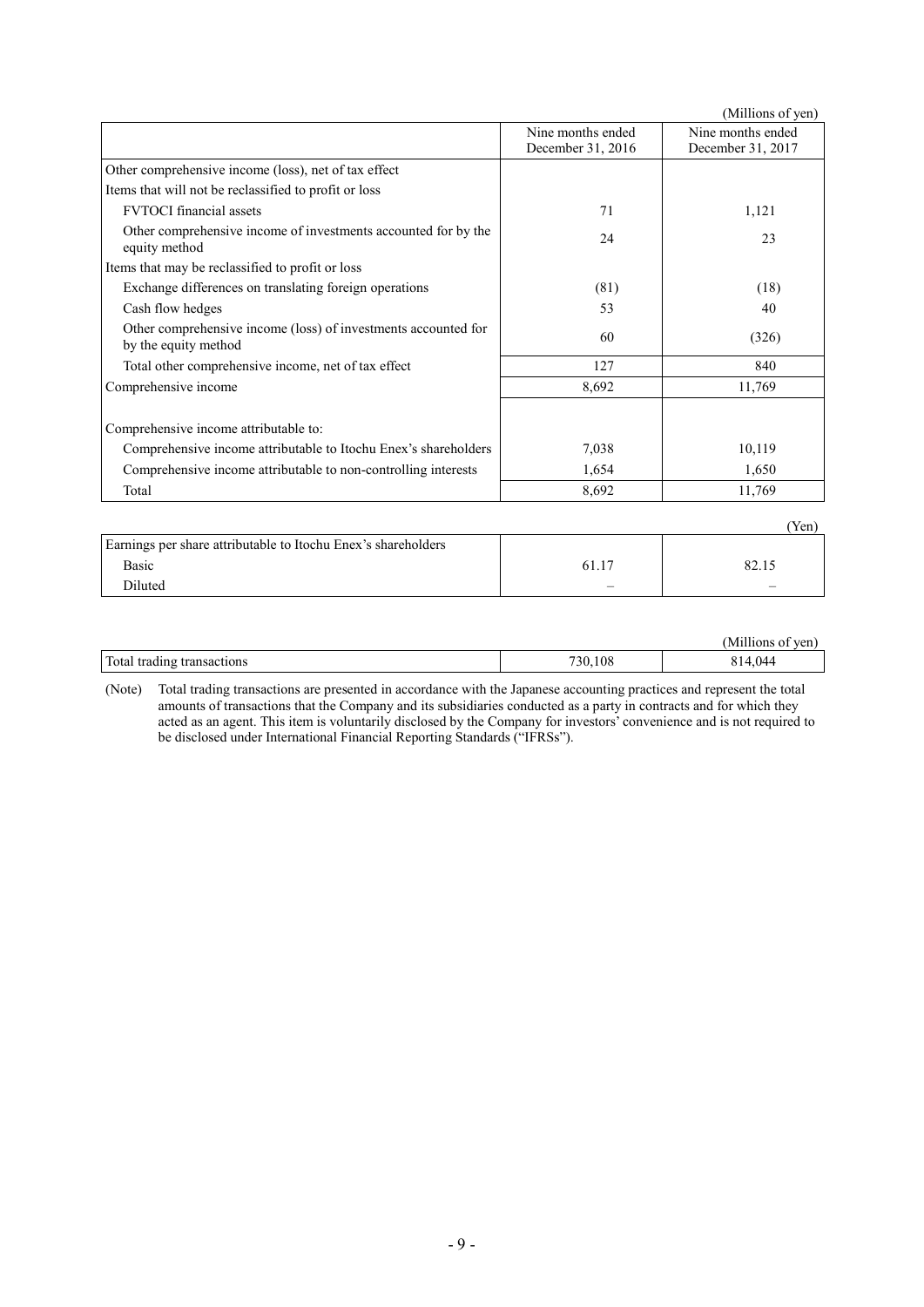# **(3) Condensed Quarterly Consolidated Statement of Changes in Equity**

|                                                                                |                                        | (Millions of yen)                      |
|--------------------------------------------------------------------------------|----------------------------------------|----------------------------------------|
|                                                                                | Nine months ended<br>December 31, 2016 | Nine months ended<br>December 31, 2017 |
| Equity                                                                         |                                        |                                        |
| Common stock                                                                   |                                        |                                        |
| Balance at the beginning of the period                                         | 19,878                                 | 19,878                                 |
| Balance at the end of the period                                               | 19,878                                 | 19,878                                 |
| Capital surplus                                                                |                                        |                                        |
| Balance at the beginning of the period                                         | 18,740                                 | 18,740                                 |
| Acquisition of subsidiary shares from non-controlling interests                |                                        | 190                                    |
| Balance at the end of the period                                               | 18,740                                 | 18,930                                 |
| Retained earnings                                                              |                                        |                                        |
| Balance at the beginning of the period                                         | 66,024                                 | 73,300                                 |
| Net profit attributable to Itochu Enex's shareholders                          | 6,912                                  | 9,278                                  |
| Transfer from other components of equity                                       | (336)                                  | (111)                                  |
| Cash dividends paid to Itochu Enex's shareholders                              | (2,881)                                | (3,898)                                |
| Balance at the end of the period                                               | 69,718                                 | 78,569                                 |
| Other components of equity                                                     |                                        |                                        |
| Balance at the beginning of the period                                         | (2,364)                                | (1,655)                                |
| Other comprehensive income attributable to Itochu Enex's<br>shareholders       | 127                                    | 840                                    |
| Transfer to retained earnings                                                  | 336                                    | 111                                    |
| Balance at the end of the period                                               | (1,901)                                | (704)                                  |
| Treasury stock                                                                 |                                        |                                        |
| Balance at the beginning of the period                                         | (1,752)                                | (1,752)                                |
| Purchase and disposal of treasury stock                                        | (0)                                    | (121)                                  |
| Balance at the end of the period                                               | (1,752)                                | (1, 873)                               |
| Total shareholders' equity                                                     | 104,683                                | 114,800                                |
| Non-controlling interests                                                      |                                        |                                        |
| Balance at the beginning of the period                                         | 16,636                                 | 18,966                                 |
| Net profit attributable to non-controlling interests                           | 1,653                                  | 1,651                                  |
| Other comprehensive income attributable to non-controlling<br>interests        | $\theta$                               | (1)                                    |
| Cash dividends paid to non-controlling interests                               | (345)                                  | (615)                                  |
| Changes due to additional acquisition and sale of interests in<br>subsidiaries |                                        | 186                                    |
| Balance at the end of the period                                               | 17,945                                 | 20,187                                 |
| Total equity                                                                   | 122,628                                | 134,987                                |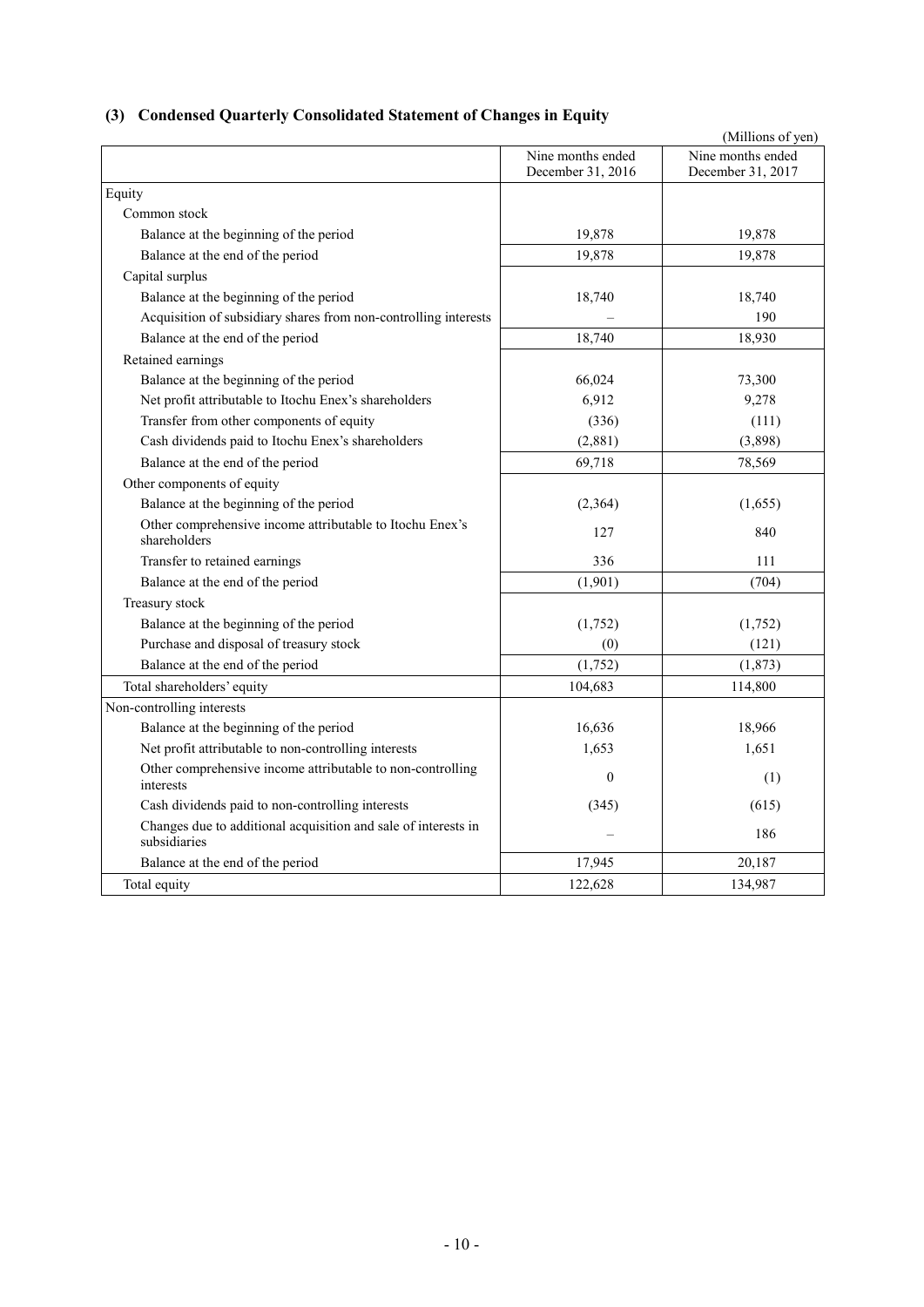# **(4) Condensed Quarterly Consolidated Statement of Cash Flows**

|                                                                                   |                                        | (Millions of yen)                      |
|-----------------------------------------------------------------------------------|----------------------------------------|----------------------------------------|
|                                                                                   | Nine months ended<br>December 31, 2016 | Nine months ended<br>December 31, 2017 |
| Cash flows from operating activities                                              |                                        |                                        |
| Profit before tax                                                                 | 13,062                                 | 15,693                                 |
| Depreciation and amortization                                                     | 8,132                                  | 8,311                                  |
| Loss from tangible assets, intangible assets and goodwill                         | 689                                    | 20                                     |
| Financial income                                                                  | 414                                    | 530                                    |
| Share of loss of investments accounted for by the equity method                   | 145                                    | 402                                    |
| Gains on business reorganization and others                                       |                                        | (2,326)                                |
| Increase in trade receivables                                                     | (27, 558)                              | (24,096)                               |
| Decrease (increase) in inventories                                                | (196)                                  | 1,531                                  |
| Increase in trade payables                                                        | 23,585                                 | 32,500                                 |
| $Other-net$                                                                       | (4, 444)                               | (6,322)                                |
| Interest and dividends received                                                   | 467                                    | 653                                    |
| Interest expense                                                                  | (637)                                  | (619)                                  |
| Income taxes paid                                                                 | (5, 533)                               | (7,101)                                |
| Net cash flows provided by operating activities                                   | 8,126                                  | 19,176                                 |
| Cash flows from investing activities                                              |                                        |                                        |
| Purchase of investments accounted for by the equity method                        | (1, 593)                               | (2,525)                                |
| Purchase of investments                                                           | (10)                                   | (246)                                  |
| Proceeds from sales of investments                                                | 1,475                                  | 5,411                                  |
| Acquisition of subsidiaries, net of cash acquired                                 |                                        | (3, 496)                               |
| Loss of control of subsidiaries                                                   |                                        | (598)                                  |
| Payment for loans receivable                                                      | (1,613)                                | (291)                                  |
| Collection of loans receivable                                                    | 1,534                                  | 5,429                                  |
| Payments for purchase of property, plant and equipment and<br>investment property | (6,236)                                | (10,016)                               |
| Proceeds from sales of property, plant and equipment and<br>investment property   | 1,013                                  | 2,483                                  |
| Purchase of intangible assets                                                     | (829)                                  | (2,118)                                |
| Proceeds from sales of intangible assets                                          |                                        | 100                                    |
| Increase in deposits paid – net                                                   | (6,000)                                | (4,000)                                |
| $Other-net$                                                                       | 283                                    | 361                                    |
| Net cash flows used in investing activities                                       | (11, 976)                              | (9,506)                                |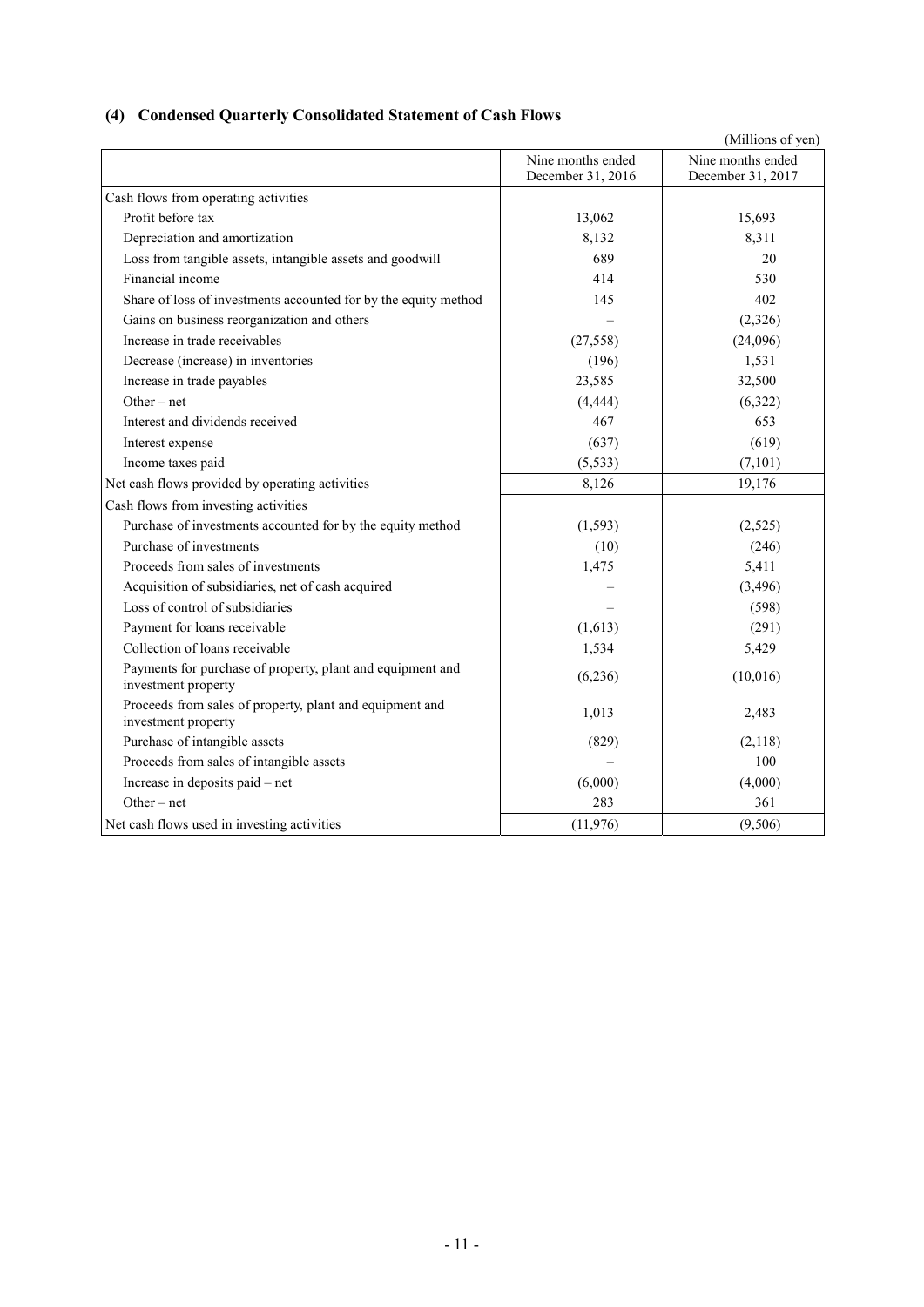(Millions of yen)

|                                                              | Nine months ended<br>December 31, 2016 | Nine months ended<br>December 31, 2017 |
|--------------------------------------------------------------|----------------------------------------|----------------------------------------|
| Cash flows from financing activities                         |                                        |                                        |
| Proceeds from bonds and borrowings                           | 7,500                                  |                                        |
| Repayments of bonds and borrowings                           | (2,738)                                | (7,668)                                |
| Net increase (decrease) in short-term borrowings             | (1,514)                                | 5,335                                  |
| Cash dividends paid to Itochu Enex's shareholders            | (2,881)                                | (3,898)                                |
| Cash dividends paid to non-controlling interests             | (345)                                  | (615)                                  |
| Other $-$ net                                                | (0)                                    | (121)                                  |
| Net cash flows provided by (used in) financing activities    | 22                                     | (6,967)                                |
| Net increase (decrease) in cash and cash equivalents         | (3,828)                                | 2,703                                  |
| Cash and cash equivalents at the beginning of the period     | 20,824                                 | 22,727                                 |
| Effect of exchange rate changes on cash and cash equivalents | (15)                                   | (5)                                    |
| Cash and cash equivalents at the end of the period           | 16,981                                 | 25,425                                 |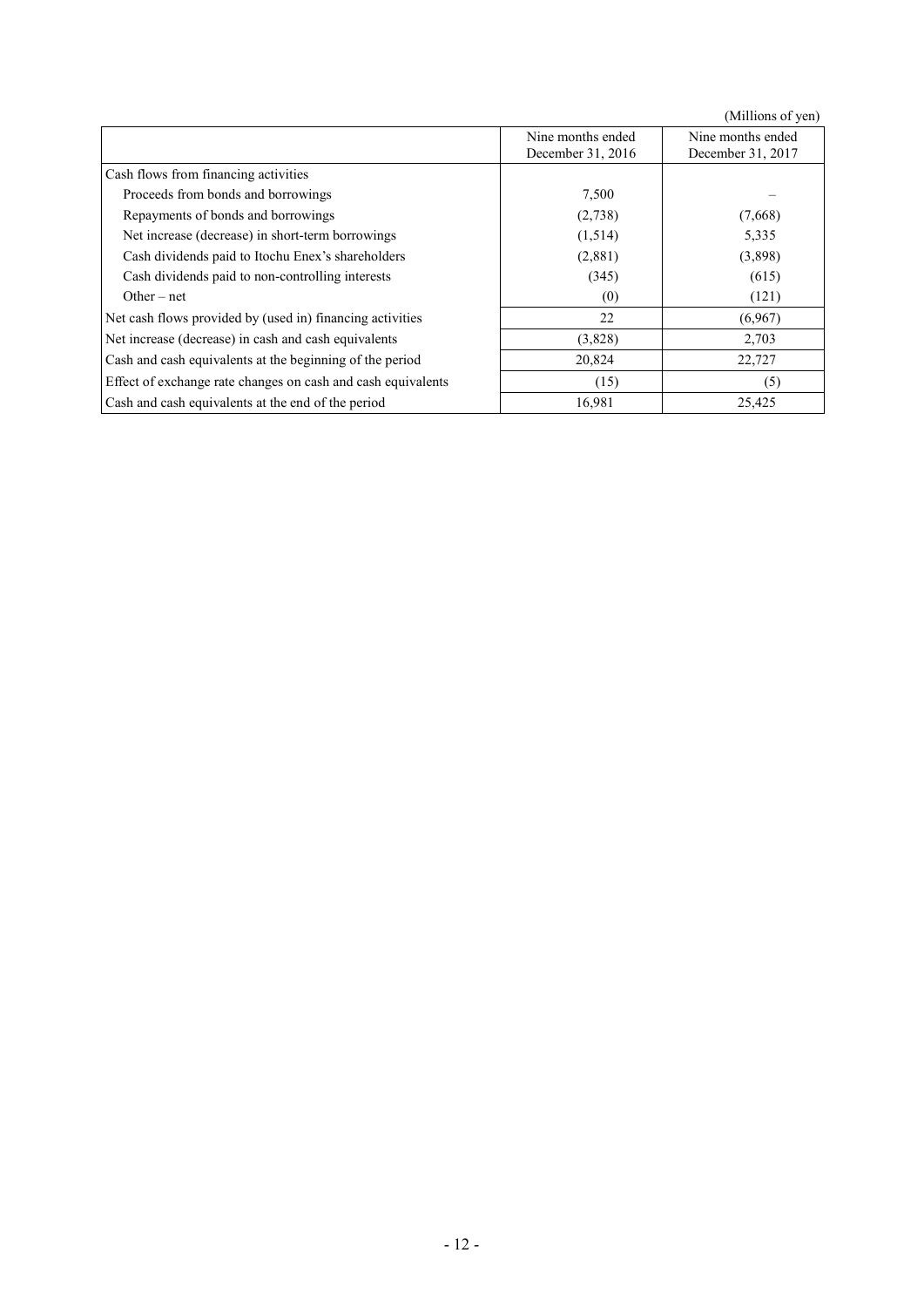### **(5) Notes on Uncertainties of Entity's Ability to Continue as Going Concern**

No items to report.

#### **(6) Segment Information**

For the nine months ended December 31, 2016

|                                                                |                       |                             |                                        |                                                    |         |                          | (Millions of yen) |
|----------------------------------------------------------------|-----------------------|-----------------------------|----------------------------------------|----------------------------------------------------|---------|--------------------------|-------------------|
|                                                                |                       |                             | Reportable segment                     |                                                    |         |                          |                   |
|                                                                | Home-Life<br>Division | Power & Utility<br>Division | Life Energy &<br>Logistics<br>Division | Industrial<br>Energy $\&$<br>Logistics<br>Division | Total   | Adjustment               | Consolidated      |
| Revenue                                                        |                       |                             |                                        |                                                    |         |                          |                   |
| Revenue from<br>external customers                             | 57,378                | 43,739                      | 344,618                                | 46,170                                             | 491,905 |                          | 491,905           |
| Intersegment revenue                                           | 206                   | 321                         | 2,939                                  | 286                                                | 3,752   | (3,752)                  |                   |
| Total revenue                                                  | 57,584                | 44,060                      | 347,557                                | 46,456                                             | 495,657 | (3,752)                  | 491,905           |
| Gross profit                                                   | 18,716                | 7,474                       | 38,646                                 | 3,003                                              | 67,839  | $\overline{\phantom{0}}$ | 67,839            |
| Profit from<br>operating activities                            | 1,532                 | 5,070                       | 4,577                                  | 1,608                                              | 12,787  | 834                      | 13,621            |
| Profit before tax                                              | 1,451                 | 4,845                       | 4,338                                  | 1,656                                              | 12,290  | 772                      | 13,062            |
| Net profit<br>attributable to<br>Itochu Enex's<br>shareholders | 418                   | 2,566                       | 2,300                                  | 1,154                                              | 6,438   | 474                      | 6,912             |
| Other items                                                    |                       |                             |                                        |                                                    |         |                          |                   |
| Total assets                                                   | 61,887                | 64,000                      | 156,157                                | 30,062                                             | 312,106 | 21,763                   | 333,869           |
| Total trading<br>transactions                                  | 60,723                | 45,752                      | 514,702                                | 108,931                                            | 730,108 |                          | 730,108           |

(Note) Intersegment transactions have been decided by reference to the market price.

The adjustment of ¥474 million to net profit attributable to Itochu Enex's shareholders represents corporate profit (loss) not allocated to reportable segments.

The adjustment of ¥21,763 million to total assets represents corporate assets not allocated to reportable segments. Total trading transactions are unaudited items voluntarily disclosed by the Company and represent the amount of sales in accordance with Japanese accounting practices.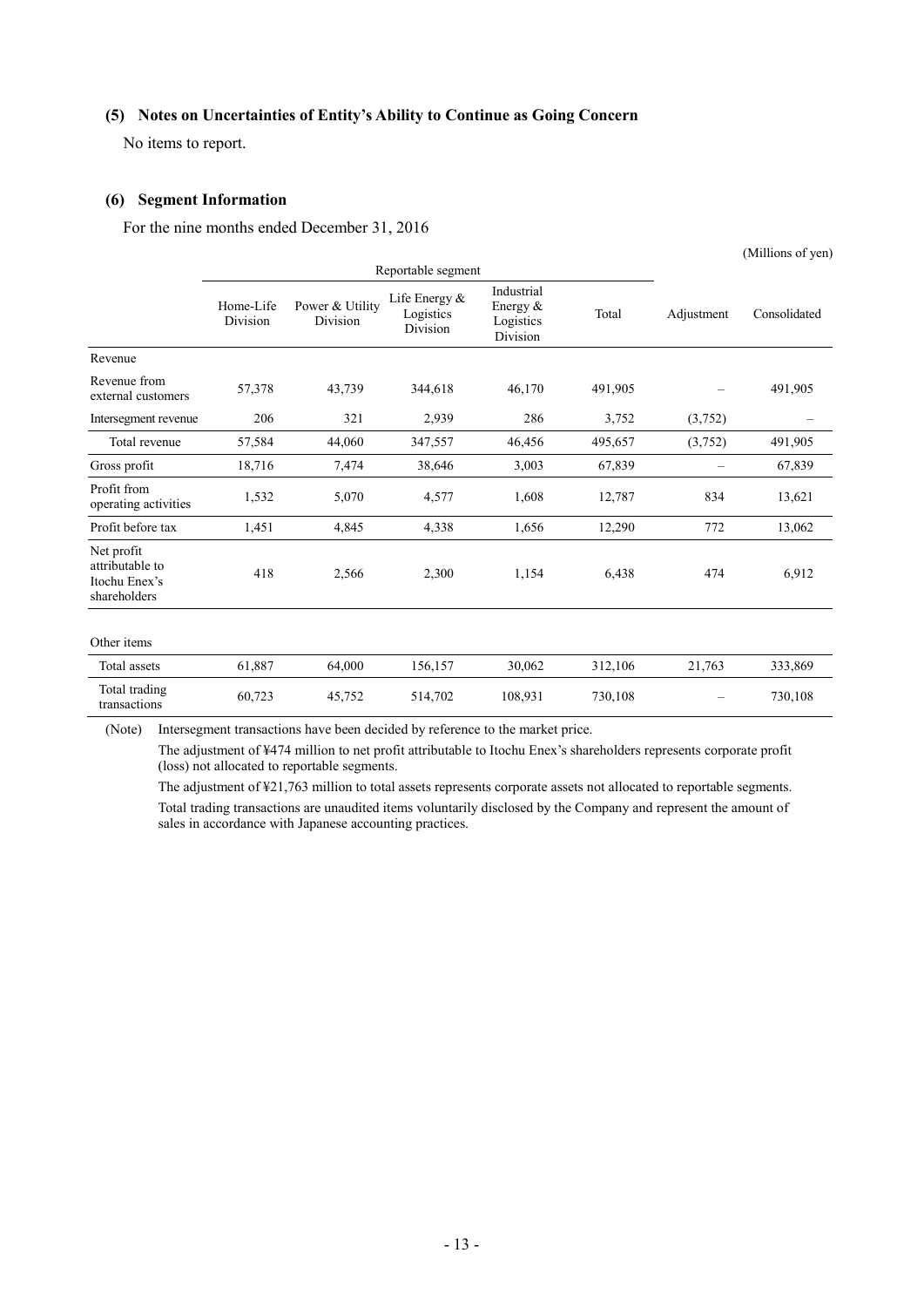### For the nine months ended December 31, 2017

|                                                                |                       |                             |                                        |                                                   |         |            | (Millions of yen) |
|----------------------------------------------------------------|-----------------------|-----------------------------|----------------------------------------|---------------------------------------------------|---------|------------|-------------------|
|                                                                | Reportable segment    |                             |                                        |                                                   |         |            |                   |
|                                                                | Home-Life<br>Division | Power & Utility<br>Division | Life Energy &<br>Logistics<br>Division | Industrial<br>Energy $&$<br>Logistics<br>Division | Total   | Adjustment | Consolidated      |
| Revenue                                                        |                       |                             |                                        |                                                   |         |            |                   |
| Revenue from<br>external customers                             | 68,019                | 51,880                      | 360,304                                | 63,906                                            | 544,109 |            | 544,109           |
| Intersegment revenue                                           | 151                   | 4,195                       | 2,239                                  | 11                                                | 6,596   | (6,596)    |                   |
| Total revenue                                                  | 68,170                | 56,075                      | 362,543                                | 63,917                                            | 550,705 | (6,596)    | 544,109           |
| Gross profit                                                   | 17,915                | 7,870                       | 37,252                                 | 2,114                                             | 65,151  | —          | 65,151            |
| Profit from<br>operating activities                            | 1,638                 | 4,835                       | 5,882                                  | 934                                               | 13,289  | 1,010      | 14,299            |
| Profit before tax                                              | 3,638                 | 4,618                       | 5,553                                  | 958                                               | 14,767  | 926        | 15,693            |
| Net profit<br>attributable to<br>Itochu Enex's<br>shareholders | 2,275                 | 2,495                       | 3,227                                  | 659                                               | 8,656   | 622        | 9,278             |
| Other items                                                    |                       |                             |                                        |                                                   |         |            |                   |
| Total assets                                                   | 65,225                | 76,669                      | 162,374                                | 42,521                                            | 346,789 | 28,742     | 375,531           |
| Total trading<br>transactions                                  | 71,372                | 54,541                      | 573,841                                | 114,290                                           | 814,044 |            | 814,044           |

(Note) Intersegment transactions have been decided by reference to the market price.

The adjustment of ¥622 million to net profit attributable to Itochu Enex's shareholders represents corporate profit (loss) not allocated to reportable segments.

The adjustment of ¥28,742 million to total assets represents corporate assets not allocated to reportable segments. Total trading transactions are unaudited items voluntarily disclosed by the Company and represent the amount of sales in accordance with Japanese accounting practices.

### As of March 31, 2017

|              |                       |                             |                                        |                                                    |         |            | (Millions of yen) |
|--------------|-----------------------|-----------------------------|----------------------------------------|----------------------------------------------------|---------|------------|-------------------|
|              |                       |                             | Reportable segment                     |                                                    |         |            |                   |
|              | Home-Life<br>Division | Power & Utility<br>Division | Life Energy &<br>Logistics<br>Division | Industrial<br>Energy $\&$<br>Logistics<br>Division | Total   | Adjustment | Consolidated      |
| Total assets | 65.033                | 70.700                      | 149.422                                | 29.429                                             | 314.584 | 30.019     | 344.603           |

(Note) The adjustment of ¥30,019 million to total assets represents corporate assets not allocated to reportable segments.

#### Change in reportable segments

In the first quarter ended June 30, 2017, the Car-Life Division and the sale of industrial fuels and materials and other operations in the Energy Innovation Division were combined to form the Life Energy & Logistics Division, while the Energy Innovation Division was reorganized as the Industrial Energy  $\&$ Logistics Division. As a result, effective from the first quarter ended June 30, 2017, the Company has reclassified its reportable segments.

Due to the change in segments, segment information for the first nine months of the previous fiscal year and as of the end of the previous fiscal year (March 31, 2017) has been adjusted based on the new segment classifications.